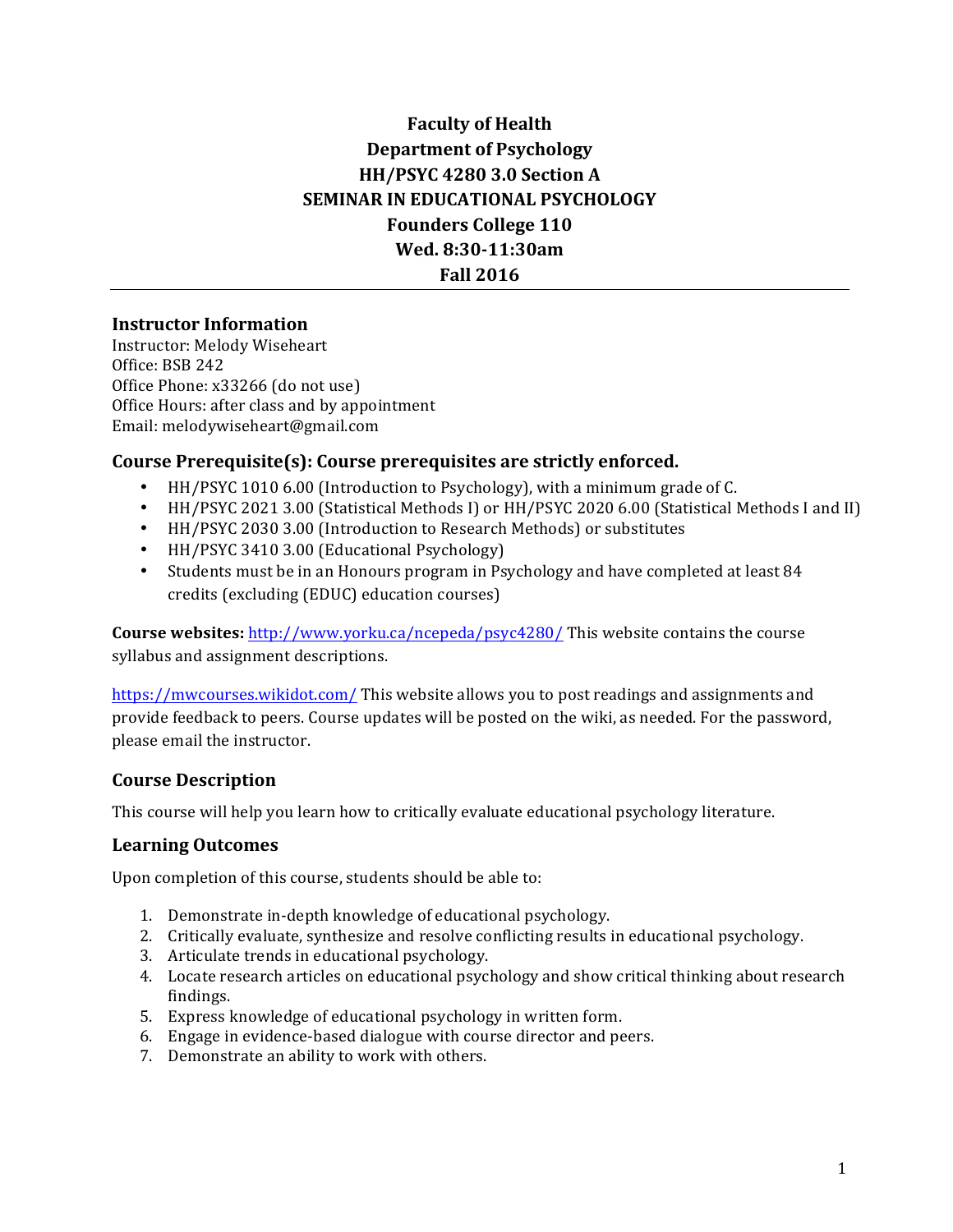## **Specific Learning Objectives**

You will learn how to read and write scientific papers, discuss research in a group setting, and provide feedback on peer writing.

### **Required Text**

There are no textbooks. Weekly readings will be provided to students in the course, consisting of journal articles and book chapters.

#### **Course Requirements and Assessment**

| Assessment                           | Date of Evaluation (if known)    | Weighting |
|--------------------------------------|----------------------------------|-----------|
| Attendance                           | Weekly (1% per class)            | 10%       |
| Instructor evaluation of paper draft | One week after Oct 19 (due date) | 20%       |
| Peer feedback on paper draft         | One week after Oct 26 (due date) | 20%       |
| Instructor evaluation of final paper | One week after Nov 23 (due date) | 20\%      |
| Peer feedback on final paper         | One week after Nov 30 (due date) | 20%       |
| Overall quality of work              | Dec <sub>5</sub>                 | 10%       |
| Total                                |                                  | 100%      |

#### **Description of Assignments**

Assignments are described in a separate document.

## **Writing Help**

If you would like professional assistance while writing your paper, please talk to the writing department, http://www.yorku.ca/laps/writ/. Online writing help websites are **not** an acceptable resource. I welcome your requests for help with writing. For APA style, please purchase the APA manual or see http://owl.english.purdue.edu/owl/resource/560/01/.

# **Library Skills**

For general assistance using the library, see http://www.library.yorku.ca/cms/undergraduate/. If you need help locating research articles, the psycinfo database and Google Scholar (http://scholar.google.com/) provide excellent search tools. A tutorial on how to locate and download articles is at http://researchguides.library.yorku.ca/journalarticles.

### **Feedback**

I want you to succeed in this course! You are encouraged to see me during office hours if you have questions about assignments or your performance in the course, or if you have comments about how the course is being run. I'm also happy to talk about other educational issues, such as whether to attend graduate school and how to improve your writing skills.

### **Grading as per Senate Policy**

The grading scheme for the course conforms to the 9-point grading system used in undergraduate programs at York (e.g.,  $A+ = 9$ ,  $A = 8$ ,  $B+ - 7$ ,  $C+ = 5$ , etc.). Assignments and tests\* will bear either a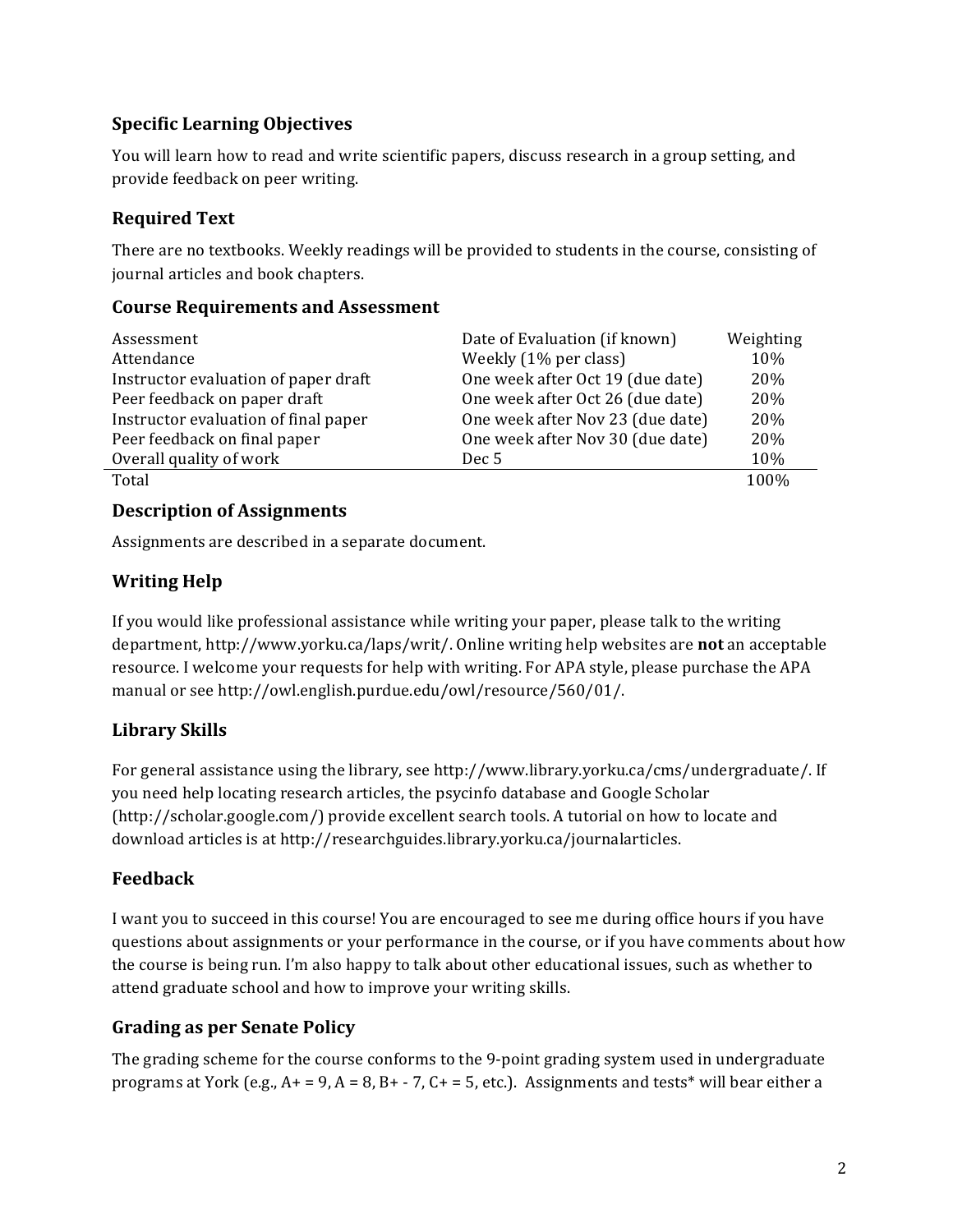letter grade designation or a corresponding number grade (e.g.  $A+ = 90$  to  $100$ ,  $A = 80$  to  $90$ ,  $B+ = 75$ to 79, etc.)

(For a full description of York grading system see the York University Undergraduate Calendar http://calendars.students.yorku.ca/2016-2017/academic-and-financial-information/academicservices/grades-and-grading-schemes

## Late Work

Assignments are due at the beginning of class on the due date. Printers not working, computers crashing, misreading the assignment deadlines, wiki page locks, etc. are not acceptable reasons to hand in an assignment late. Regularly back up your work, preferably stored away from your computer! Flash drives can fail catastrophically, so make a second copy.

If you turn in an assignment 10 min to 24 hours late,  $10\%$  will be taken off; 24 to 72 hours late,  $20\%$ ; up to one week late, 30%; up to two weeks late, 50%. As soon as they are completed, please turn in the late assignment. I will use course wiki date and time stamps to discern when an assignment was completed.

Missing a presentation or discussion deadline will result in a 50% grade reduction for that assignment. You are expected to make up the missed assignment the next class period, unless otherwise indicated by the course director.

It is your responsibility to begin working on assignments prior to the deadline. Non-penalized extensions related to illness or family emergencies will only be granted if the situation warrants an extension, at the sole discretion of the instructor. If you wish to avoid a late assignment penalty, the delay must be documented. Late assignments due to non-medical circumstances must be supported by appropriate documentation—death certificates, obituary notices, automobile accident reports, airline/train/bus tickets/receipts for emergency travel, etc. Airline/train/bus tickets/receipts must indicate destination, departure, and return dates. Late assignments due to medical circumstances must be supported by an Attending Physician's Statement from the Office of the Registrar. The Attending Physician's Statement can be downloaded from http://registrar.yorku.ca/pdf/attendingphysicians-statement.pdf. Please provide documentation within two weeks of a missed assignment.

# **Contesting Grades**

If you wish to contest a grade, you must do so in writing. There is a 24-hour waiting period before grade contest requests will be accepted, following the point when you receive your grade. You are expected to reflect on your grade and your work during this period, as well as prepare a strong justification for an adjusted grade. All decisions about contested marks are final; you may not contest the same mark twice. Therefore, it is in your best interest to carefully consider and outline exactly why you think a grade adjustment is justified.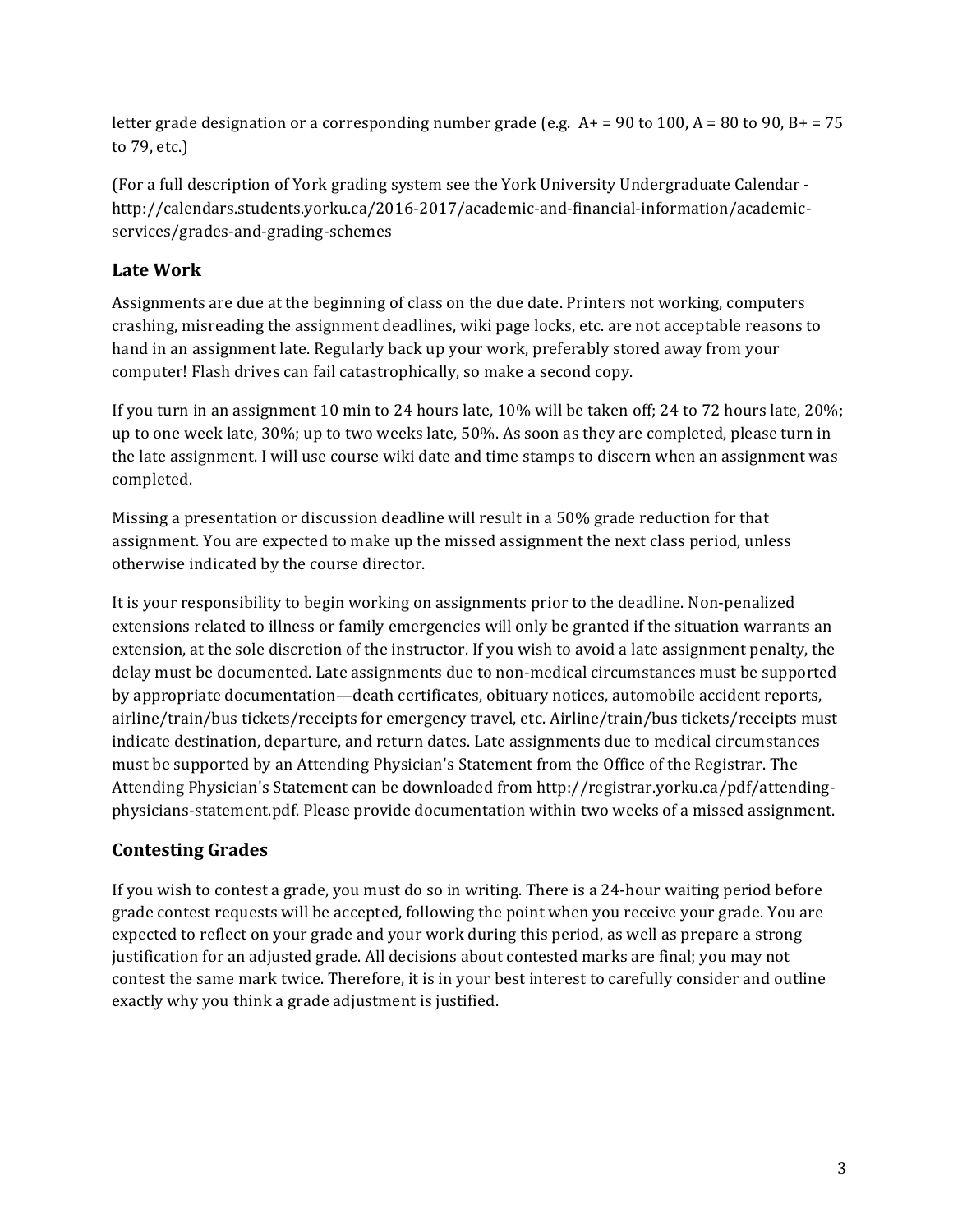## **Add/Drop Deadlines**

For a list of all important dates please refer to: Important Dates

| <b>Important dates</b>                                                                                    | Fall $(F)$          | Year $(Y)$          | Winter (W)           |
|-----------------------------------------------------------------------------------------------------------|---------------------|---------------------|----------------------|
| Last date to add a course without permission of<br>instructor (also see Financial Deadlines)              | Sept. 21            | Sept. 21            | Jan. $18$            |
| Last date to add a course with permission of<br>instructor (also see Financial Deadlines)                 | 0ct.5               | Oct. 19             | Feb. 1               |
| Last date to drop a course without receiving a grade<br>(also see Financial Deadlines)                    | Nov. 11             | Feb. 10             | March 10             |
| Course Withdrawal Period (withdraw from a course<br>and receive a "W" on the transcript – see note below) | Nov. 12 -<br>Dec. 5 | Feb. 11 -<br>Apr. 5 | March 11 -<br>Apr. 5 |

#### **Information on Plagiarism Detection**

Don't cheat! Cheating and plagiarism not only impair your learning, but also are penalized by the university. If you cheat, you may receive a failing grade for the assignment or the course, or other actions may be taken against vou.

### **Electronic Device Policy**

Electronic devices may be used to read articles and take notes.

#### **Attendance Policy**

Attendance is expected every class.

### **Academic Integrity for Students**

York university takes academic integrity very seriously, please visit an overview of Academic Integrity at York University from the Office of the Vice-President Academic.

The following links will assist you in gaining a better understanding of academic integrity and point you to resources at York that can help you improve your writing and research skills:

- Information about the Senate Policy on Academic Honesty
- **Online Tutorial on Academic Integrity**
- Information for Students on Text-Matching Software: Turnitin.com
- Beware! Says who? A pamphlet on how to avoid plagiarism
- Resources for students to help improve their writing and research skill

#### **Academic Accommodation for Students with Disabilities**

While all individuals are expected to satisfy the requirements of their program of study and to aspire to do so at a level of excellence, the university recognizes that persons with disabilities may require reasonable accommodation to enable them to do so. The York University Accessibility Hub is your online stop for accessibility on campus. The Accessibility Hub provides tools, assistance and resources. Policy Statement